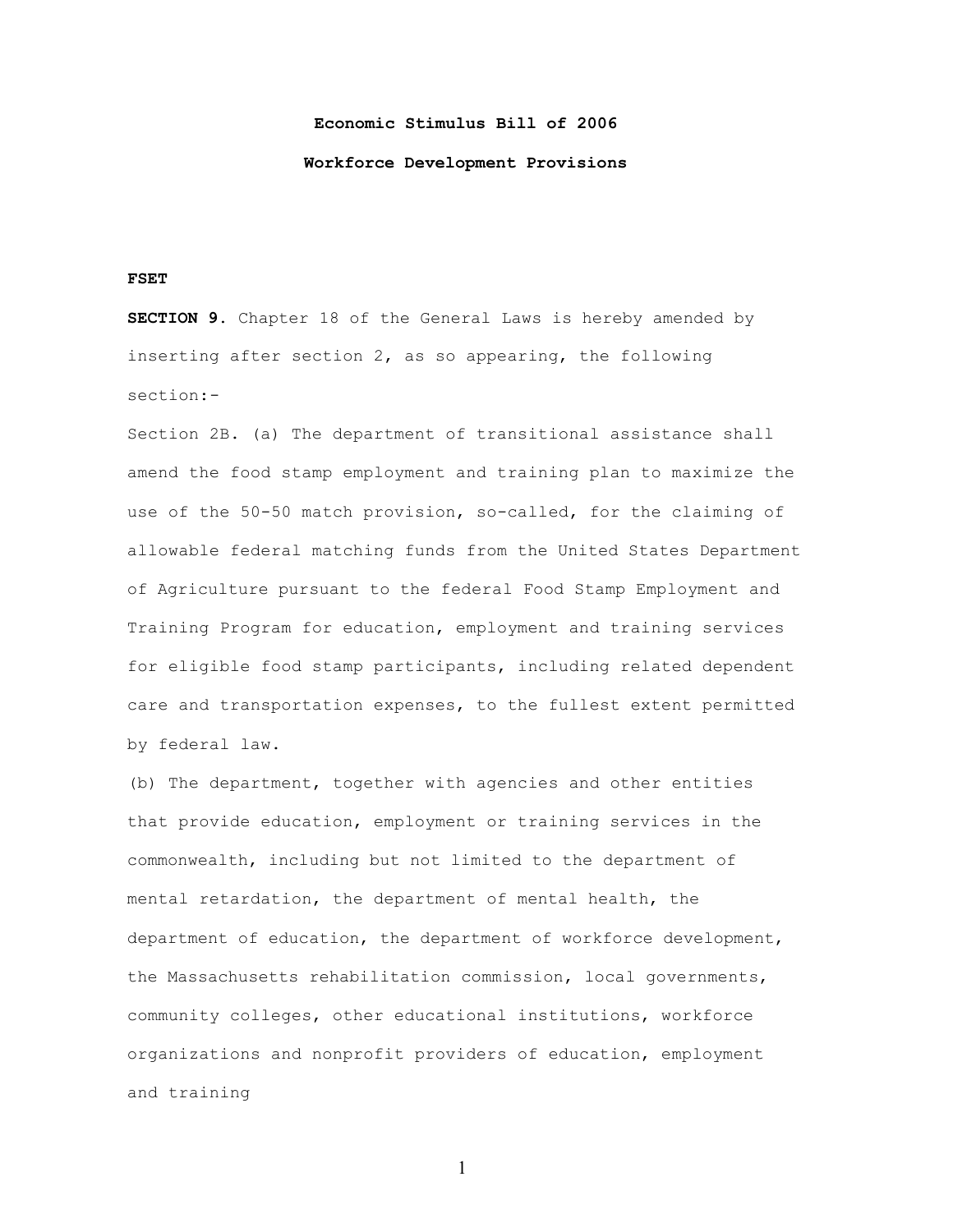services, shall continue and expand efforts to enroll eligible education, employment and training program participants in the food stamp program and to enroll eligible food stamp participants in education, employment and training activities.

(c) In addition to any other sums appropriated by the General Court for those services, the department shall expend \$3,000,000 annually from revenue received from the United States Department of Agriculture as federal Food Stamp Employment and Training Program matching funds for employment and training services provided by, or under contract with, the department of mental retardation, the department of mental health, and the Massachusetts rehabilitation commission for employment and training services provided to recipients and former recipients of transitional aid to families with dependent children

(d) Funds not to exceed the equivalent of 5 per cent of federal Food Stamp Employment and Training Program matching funds received in any fiscal year, excluding the amounts made available for expenditure by the department of transitional assistance pursuant to subsection (c), shall be made available to the department of transitional assistance for otherwise non-reimbursed administrative costs associated with claiming federal matching funds

2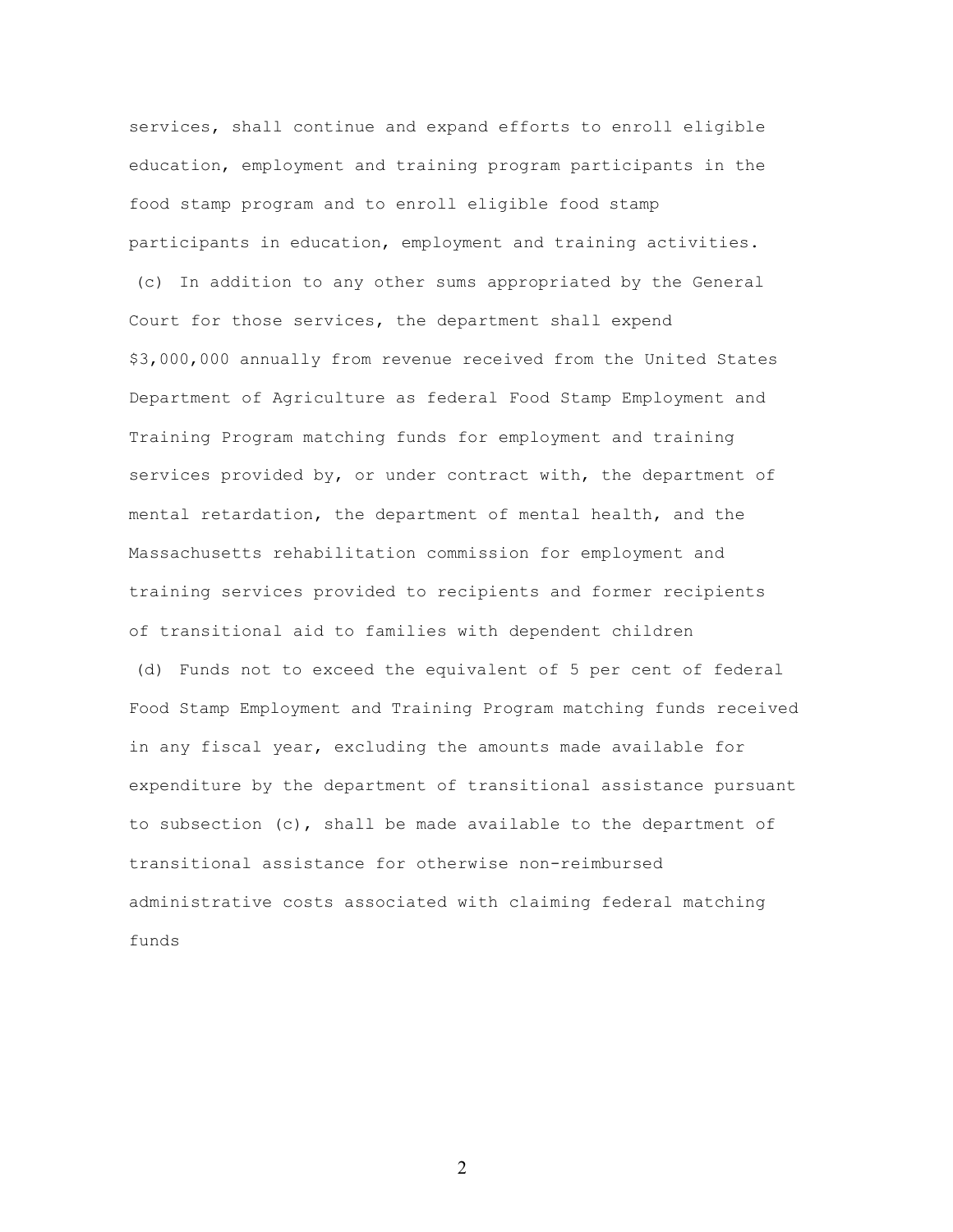pursuant to the federal Food Stamp Employment and Training Program for education, employment and training services for eligible food stamp participants.

(e) Upon application by an agency or other entity, including but not to limited to the department of mental retardation, the department of mental health, the department of education, the department of workforce development, the Massachusetts rehabilitation commission, local governments, community colleges, other educational institutions, workforce organizations and nonprofit providers of education, employment and training services, whose expenditures for education or training services for food stamp participants generated the federal matching funds, funds equivalent to the remaining federal Food Stamp Employment and Training Program matching funds received in any fiscal year shall be provided, on a pro-rata basis, to support additional education, employment and training services and related program costs and up to 5 per cent of these funds may be used for administrative costs incurred by said agency or organization claiming said federal matching funds. These funds shall not be used to supplant existing services.

**SECTION** 81. Section **2** of chapter **45** of the acts of **2005** is hereby amended by striking out item **4401-1100** and inserting in place thereof the following item:- **4401-1100** Notwithstanding any general or special law to the contrary, the department of transitional assistance may expend reimbursements received from the United States Department of Agriculture for food stamp employment and training programs as provided in section **2B** of chapter **18** of the General Laws; provided, that the department shall expend the equivalent of **\$3,000,000** in such revenue received from employment and training services provided by or under contract with said department, the department of mental

3